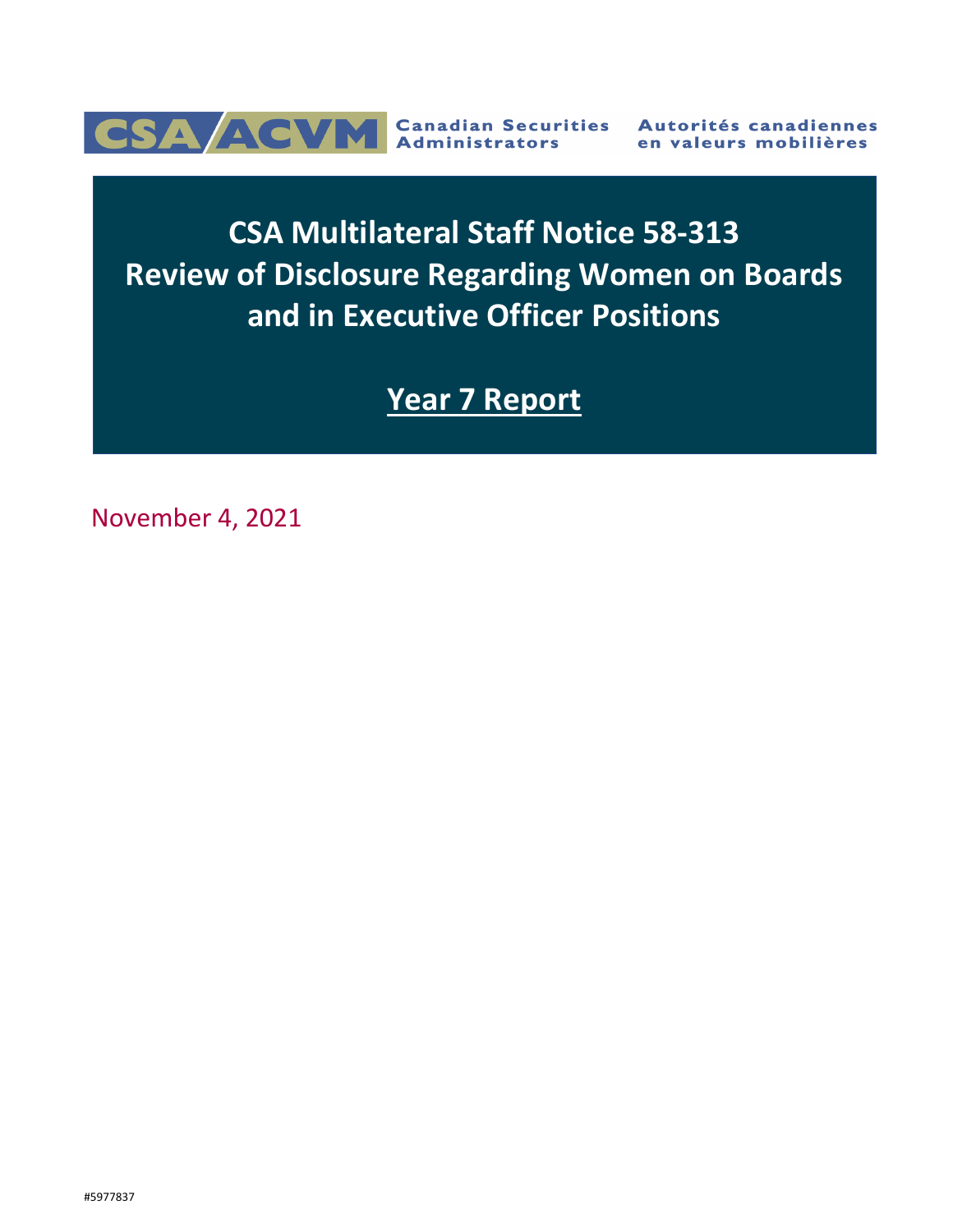# **Highlights of review findings at a glance**

### Board seats

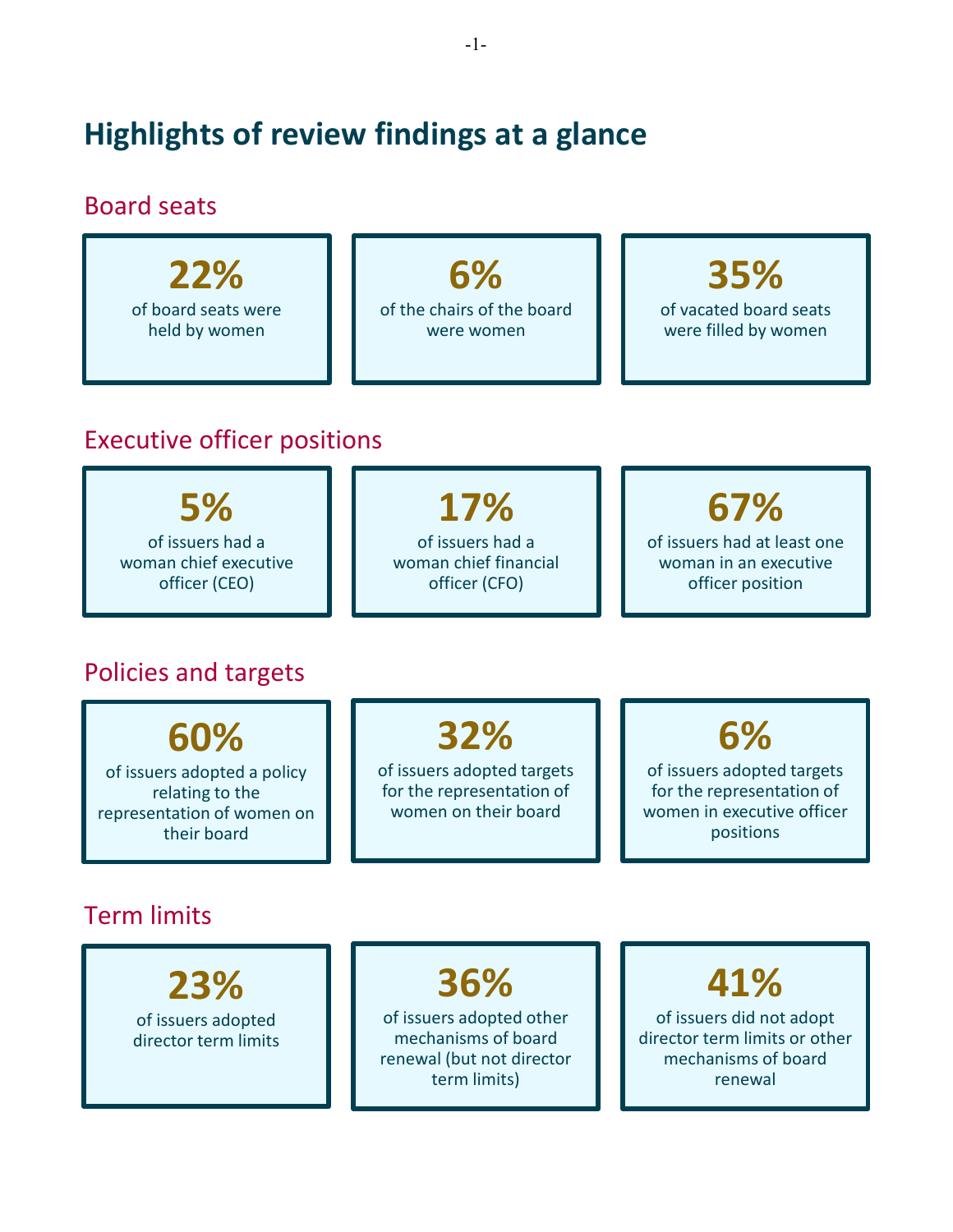## **Disclosure review**

### Purpose of report

This report outlines key findings from a recent review of public disclosure regarding women on boards and in executive officer positions as required by Form 58-101F1 *Corporate Governance Disclosure* of National Instrument 58-101 *Disclosure of Corporate Governance Practices* (NI 58-101). This is the seventh consecutive annual review of this disclosure that we have conducted.<sup>[1](#page-2-0)</sup> The review was completed primarily for the purposes of identifying key trends. A qualitative assessment of compliance with the disclosure requirements was not conducted.

### Disclosure requirements

Subject to certain exceptions<sup>[2](#page-2-1)</sup>, issuers listed on the Toronto Stock Exchange (TSX) and other non-venture issuers are required to provide disclosure on an annual basis in the following five areas:



The objective of the disclosure requirements is to increase transparency for investors and other stakeholders regarding the representation of women on boards and in executive officer positions, and the approach that issuers take in respect of such representation.

### Review sample

 $\overline{a}$ 

As of May 31, 2021, approximately 1,692 issuers were listed on the TSX, of which approximately 776 were subject to the disclosure requirements. The data summarized in this report is based on a review sample of 599 issuers that had year-ends between December 31, 2020 and March 31, 2021 (Year 7) and filed information circulars or annual information forms by July 31, 2021. A breakdown of the issuers in the review sample by market capitalization and industry is set out in Annex A.

<span id="page-2-0"></span><sup>&</sup>lt;sup>1</sup> The trends from our first six annual reviews are set out in CSA Multilateral Staff Notices 58-307 (year 1), 58-308 (year 2), 58-309 (year 3), 58-310 (year 4), 58-311 (year 5) and 58-312 (year 6).<br><sup>2</sup> Certain TSX listed issuers, such as exchange traded funds, closed-end funds, designated foreign issuers and SEC foreign issuers are not

<span id="page-2-1"></span>subject to the disclosure requirements.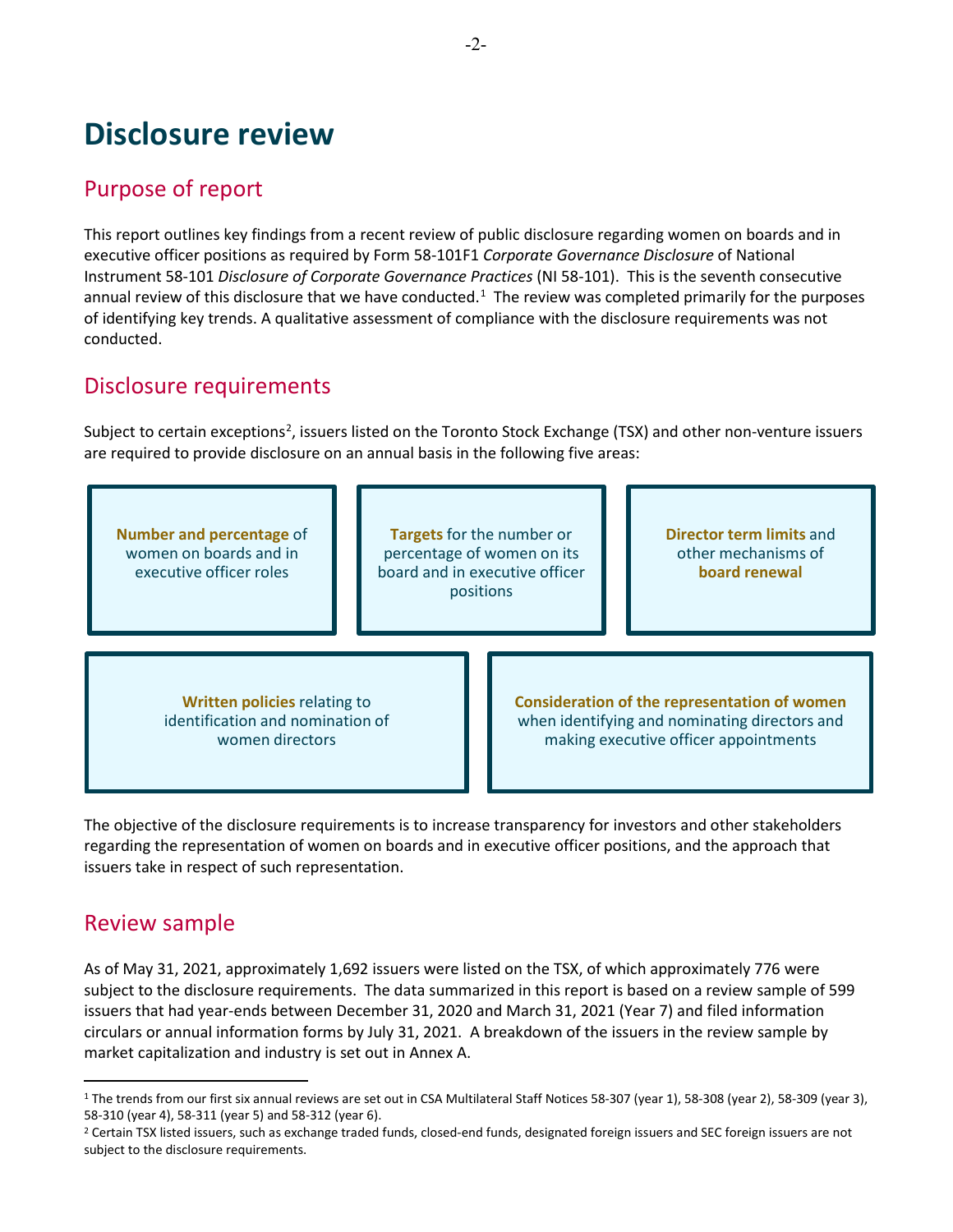## **Year-over-year comparison of key trends**

The following is a snapshot of the year-over-year comparison of the key trends identified in our reviews<sup>[3](#page-3-0)</sup>:

| Trends <sup>4</sup>                                                                       | Year<br>1 | Year<br>$\overline{2}$ | Year<br>3. | Year<br>4 | Year<br>5 | Year<br>6 | Year<br>7 |
|-------------------------------------------------------------------------------------------|-----------|------------------------|------------|-----------|-----------|-----------|-----------|
| <b>Board representation</b>                                                               |           |                        |            |           |           |           |           |
| Total board seats occupied by women                                                       | 11%       | 12%                    | 14%        | 15%       | 17%       | 20%       | 22%       |
| Chairs of the board who are women                                                         | $-$       | --                     | --         | --        | 5%        | 6%        | 6%        |
| Board vacancies filled by women                                                           | --        | --                     | 26%        | 29%       | 33%       | 30%       | 35%       |
| Issuers with at least one woman on their board                                            | 49%       | 55%                    | 61%        | 66%       | 73%       | 79%       | 82%       |
| Issuers with three or more women on their board                                           | 8%        | 10%                    | 11%        | 13%       | 15%       | 20%       | 24%       |
| Board seats occupied by women for issuers<br>with < \$1 billion market capitalization     | 8%        | 9%                     | 10%        | 11%       | 13%       | 15%       | 16%       |
| Board seats occupied by women for issuers<br>with \$1-2 billion market capitalization     | 11%       | 13%                    | 17%        | 19%       | 20%       | 24%       | 24%       |
| Board seats occupied by women for issuers<br>with \$2-10 billion market capitalization    | 17%       | 18%                    | 18%        | 21%       | 23%       | 26%       | 28%       |
| Board seats occupied by women for issuers<br>with over \$10 billion market capitalization | 21%       | 23%                    | 24%        | 25%       | 27%       | 31%       | 30%       |

• issuers being delisted from the TSX,

 $\overline{a}$ 

- issuers' listings of securities being moved to the TSX-V,
- corporate reorganizations resulting in issuers no longer being listed on the TSX,
- issuers filing information circulars after November 30, 2020 (Year 6) or July 31, 2021 (Year 7),
- issuers completing initial public offerings and becoming listed on the TSX, and
- issuers ceasing to be reporting issuers.

<span id="page-3-0"></span><sup>&</sup>lt;sup>3</sup> Due to the scope of our sample, our findings, and the comparisons between the current year and the prior six years provide only a partial picture. The issuers in the current year and the prior year samples vary for several reasons including:

<span id="page-3-1"></span><sup>&</sup>lt;sup>4</sup> Where a percentage is not identified in this table for a particular trend in a specific year, it is generally because that trend was not included in our reporting during that year's review process.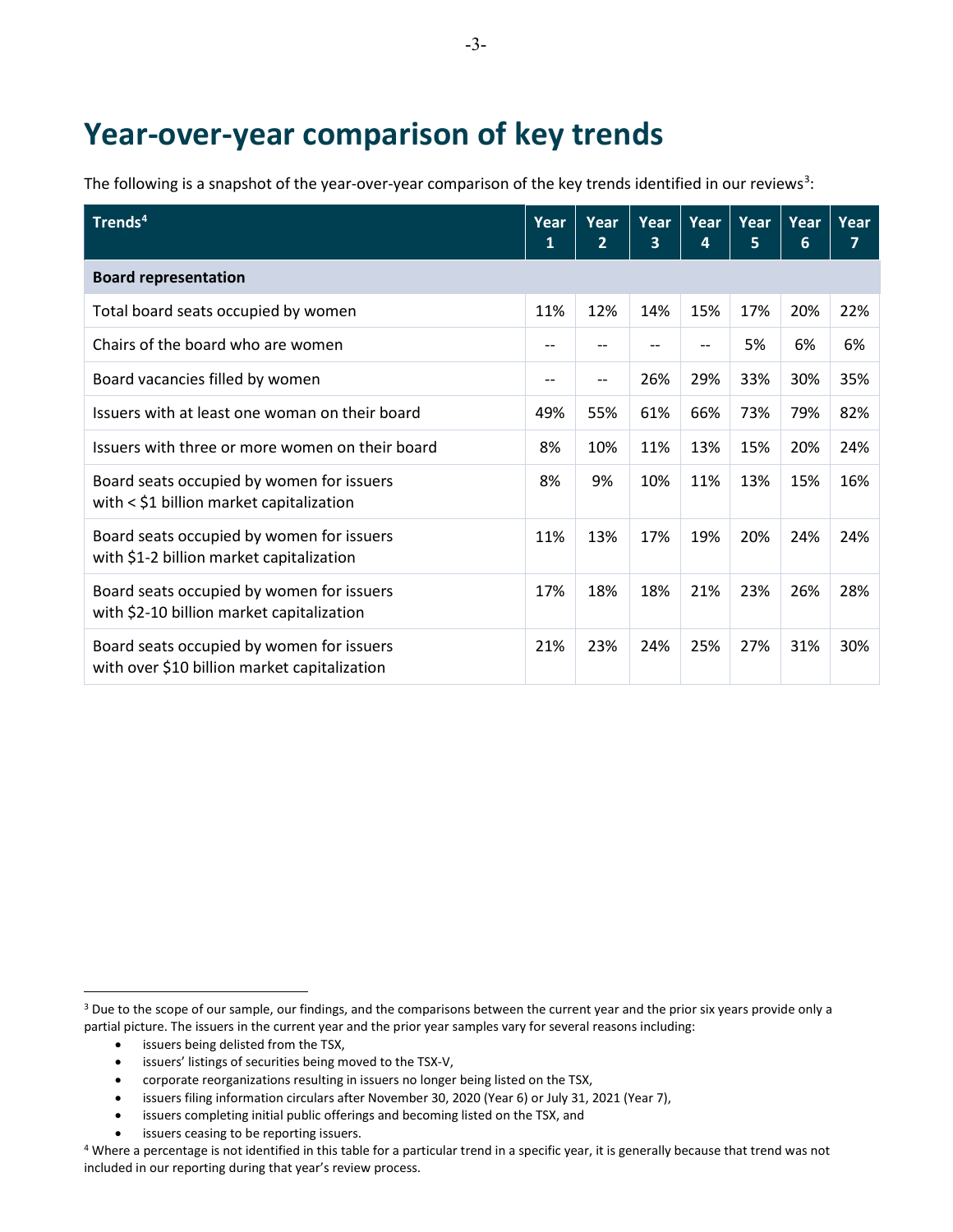| Trends <sup>5</sup>                                                                                         | Year<br>1 | Year<br>$\overline{2}$ | Year<br>3 | Year<br>4 | Year<br>5 | Year<br>6 | Year<br>7 |
|-------------------------------------------------------------------------------------------------------------|-----------|------------------------|-----------|-----------|-----------|-----------|-----------|
| <b>Executive officers</b>                                                                                   |           |                        |           |           |           |           |           |
| Issuers with at least one woman in an executive officer<br>position <sup>6</sup>                            | 60%       | 59%                    | 62%       | 66%       | 64%       | 65%       | 67%       |
| Issuers with a woman CEO                                                                                    | --        |                        |           | 4%        | 4%        | 5%        | 5%        |
| Issuers with a woman CEO                                                                                    | --        |                        |           | 14%       | 15%       | 15%       | 17%       |
| <b>Policies</b>                                                                                             |           |                        |           |           |           |           |           |
| Issuers that adopted a policy relating to the representation<br>of women on their board                     | 15%       | 21%                    | 35%       | 42%       | 50%       | 54%       | 60%       |
| <b>Targets</b>                                                                                              |           |                        |           |           |           |           |           |
| Issuers that adopted targets for the representation of<br>women on their board                              |           | 9%                     | 11%       | 16%       | 22%       | 26%       | 32%       |
| Issuers that adopted targets for the representation of<br>women in executive officer positions <sup>5</sup> | 2%        | 2%                     | 3%        | 4%        | 3%        | 4%        | 6%        |
| <b>Term limits</b>                                                                                          |           |                        |           |           |           |           |           |
| Issuers that adopted director term limits                                                                   | 19%       | 20%                    | 21%       | 21%       | 21%       | 23%       | 23%       |

 $\overline{a}$ 

<span id="page-4-0"></span><sup>5</sup> Where a percentage is not identified in this table for a particular trend in a specific year, it is generally because that trend was not

<span id="page-4-1"></span>included in our reporting during that year's review process.<br><sup>6</sup> The decrease in year 5 is driven in part by a change in methodology used to capture executive officer data. Issuers may have included in their disclosure, positions and/or targets for a group other than executive officers, as that term is defined in NI 58-101. In year 5, we focused more closely on disclosure regarding "executive officers" as defined.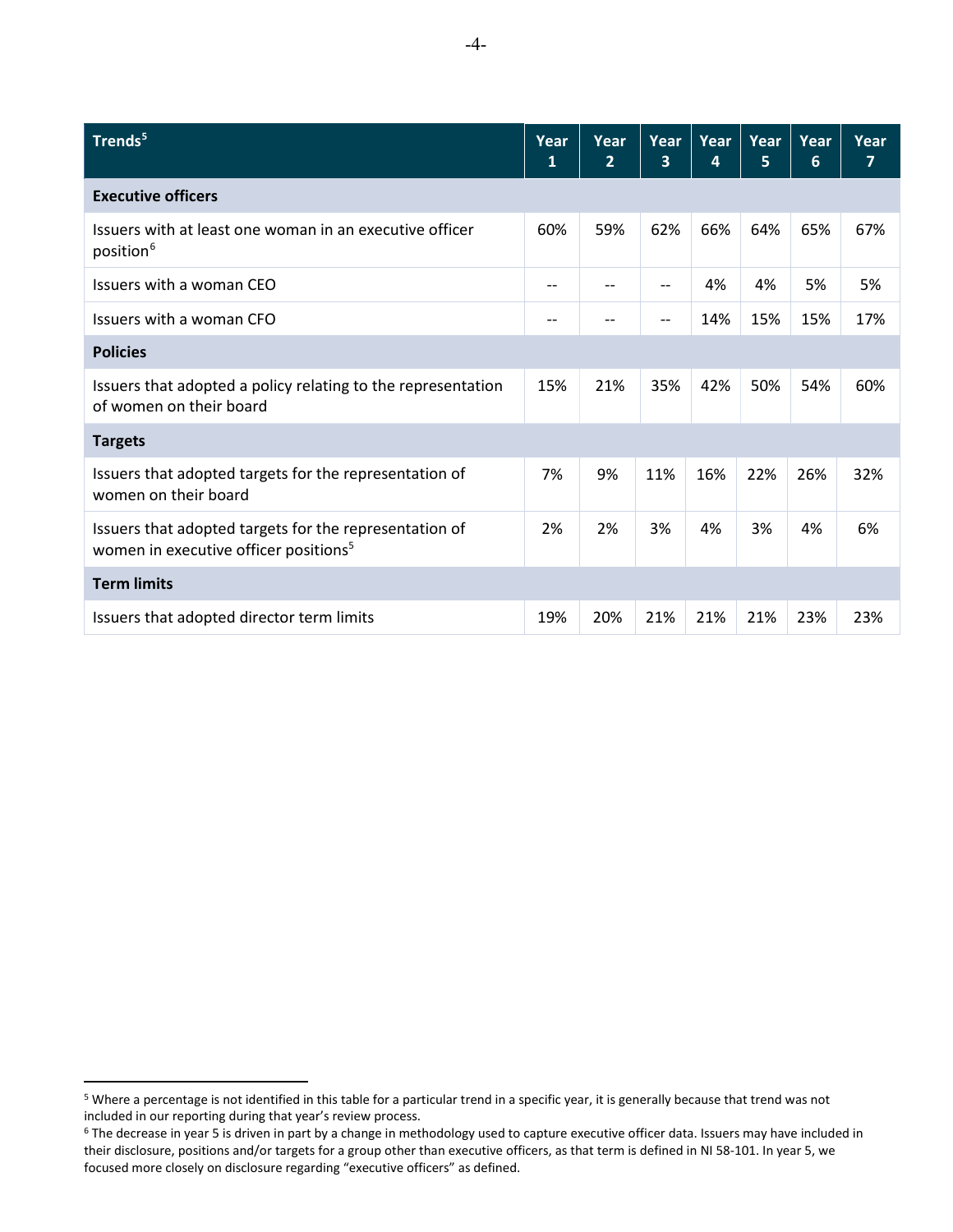## **Board seat findings**

The percentage of board seats held by women increased from 11% in year 1 to 22% in year 7.

Board seats held by women

22%



This year, 665 board seats were vacated during the year and 555 of those seats were filled. Of those filled seats, approximately 35% (197 seats) were filled by women which represents a 5% increase over year 6.

Board vacancies filled by women

35%

| $\frac{1}{\sqrt{2}}$                                                                                                                                                                                                                                                                                                                                | $\frac{1}{4}$                                                                                                                                                                                                                                                                                                                                       | ♣                                                                                                                                                                                                                                                                                                                                                   | $\frac{1}{\sqrt{2}}$                                                                                                                                                                                                                                                                                                                                | $\frac{1}{\sqrt{2}}$                                                                                                                                                                                                                                                                                                                                | 果                                                                                                                                                                                                                                                                                                                                                   | $\frac{1}{2}$                                                                                                                                                                                                                                                                                                                                       | $\frac{1}{2}$                                                                                                                                                                                                                                                                                                                                       | $\frac{1}{\sqrt{2}}$                                                                                                                                                                                                                                                                                                                            | 櫐                                                                                                                                                                                                                                                                                                                                                   |
|-----------------------------------------------------------------------------------------------------------------------------------------------------------------------------------------------------------------------------------------------------------------------------------------------------------------------------------------------------|-----------------------------------------------------------------------------------------------------------------------------------------------------------------------------------------------------------------------------------------------------------------------------------------------------------------------------------------------------|-----------------------------------------------------------------------------------------------------------------------------------------------------------------------------------------------------------------------------------------------------------------------------------------------------------------------------------------------------|-----------------------------------------------------------------------------------------------------------------------------------------------------------------------------------------------------------------------------------------------------------------------------------------------------------------------------------------------------|-----------------------------------------------------------------------------------------------------------------------------------------------------------------------------------------------------------------------------------------------------------------------------------------------------------------------------------------------------|-----------------------------------------------------------------------------------------------------------------------------------------------------------------------------------------------------------------------------------------------------------------------------------------------------------------------------------------------------|-----------------------------------------------------------------------------------------------------------------------------------------------------------------------------------------------------------------------------------------------------------------------------------------------------------------------------------------------------|-----------------------------------------------------------------------------------------------------------------------------------------------------------------------------------------------------------------------------------------------------------------------------------------------------------------------------------------------------|-------------------------------------------------------------------------------------------------------------------------------------------------------------------------------------------------------------------------------------------------------------------------------------------------------------------------------------------------|-----------------------------------------------------------------------------------------------------------------------------------------------------------------------------------------------------------------------------------------------------------------------------------------------------------------------------------------------------|
| $\sum_{i=1}^{\infty}$                                                                                                                                                                                                                                                                                                                               |                                                                                                                                                                                                                                                                                                                                                     | $\frac{1}{\sqrt{2}}$                                                                                                                                                                                                                                                                                                                                | $\frac{1}{2}$                                                                                                                                                                                                                                                                                                                                       | $\frac{1}{\sqrt{2}}$                                                                                                                                                                                                                                                                                                                                |                                                                                                                                                                                                                                                                                                                                                     |                                                                                                                                                                                                                                                                                                                                                     |                                                                                                                                                                                                                                                                                                                                                     |                                                                                                                                                                                                                                                                                                                                                 |                                                                                                                                                                                                                                                                                                                                                     |
| $\sum_{n=1}^{\infty}$                                                                                                                                                                                                                                                                                                                               | 中国                                                                                                                                                                                                                                                                                                                                                  | $\frac{1}{2}$                                                                                                                                                                                                                                                                                                                                       | 黑                                                                                                                                                                                                                                                                                                                                                   | $\ddot{=}$                                                                                                                                                                                                                                                                                                                                          |                                                                                                                                                                                                                                                                                                                                                     |                                                                                                                                                                                                                                                                                                                                                     | <b>2222</b>                                                                                                                                                                                                                                                                                                                                         |                                                                                                                                                                                                                                                                                                                                                 | <b>Seeker</b>                                                                                                                                                                                                                                                                                                                                       |
| $\frac{1}{\sqrt{2}}$                                                                                                                                                                                                                                                                                                                                | $\frac{1}{2}$                                                                                                                                                                                                                                                                                                                                       | $\frac{1}{2}$                                                                                                                                                                                                                                                                                                                                       | $\frac{1}{4}$                                                                                                                                                                                                                                                                                                                                       | 果                                                                                                                                                                                                                                                                                                                                                   | $\begin{picture}(120,115) \put(0,0){\line(1,0){15}} \put(15,0){\line(1,0){15}} \put(15,0){\line(1,0){15}} \put(15,0){\line(1,0){15}} \put(15,0){\line(1,0){15}} \put(15,0){\line(1,0){15}} \put(15,0){\line(1,0){15}} \put(15,0){\line(1,0){15}} \put(15,0){\line(1,0){15}} \put(15,0){\line(1,0){15}} \put(15,0){\line(1,0){15}} \put(15,0){\line$ | $\begin{picture}(120,110) \put(0,0){\line(1,0){10}} \put(15,0){\line(1,0){10}} \put(15,0){\line(1,0){10}} \put(15,0){\line(1,0){10}} \put(15,0){\line(1,0){10}} \put(15,0){\line(1,0){10}} \put(15,0){\line(1,0){10}} \put(15,0){\line(1,0){10}} \put(15,0){\line(1,0){10}} \put(15,0){\line(1,0){10}} \put(15,0){\line(1,0){10}} \put(15,0){\line$ | $\begin{picture}(120,115) \put(0,0){\line(1,0){15}} \put(15,0){\line(1,0){15}} \put(15,0){\line(1,0){15}} \put(15,0){\line(1,0){15}} \put(15,0){\line(1,0){15}} \put(15,0){\line(1,0){15}} \put(15,0){\line(1,0){15}} \put(15,0){\line(1,0){15}} \put(15,0){\line(1,0){15}} \put(15,0){\line(1,0){15}} \put(15,0){\line(1,0){15}} \put(15,0){\line$ | $\begin{picture}(120,115) \put(0,0){\line(1,0){155}} \put(15,0){\line(1,0){155}} \put(15,0){\line(1,0){155}} \put(15,0){\line(1,0){155}} \put(15,0){\line(1,0){155}} \put(15,0){\line(1,0){155}} \put(15,0){\line(1,0){155}} \put(15,0){\line(1,0){155}} \put(15,0){\line(1,0){155}} \put(15,0){\line(1,0){155}} \put(15,0){\line(1,0){155$     | $\begin{picture}(45,17) \put(0,0){\line(1,0){155}} \put(15,0){\line(1,0){155}} \put(15,0){\line(1,0){155}} \put(15,0){\line(1,0){155}} \put(15,0){\line(1,0){155}} \put(15,0){\line(1,0){155}} \put(15,0){\line(1,0){155}} \put(15,0){\line(1,0){155}} \put(15,0){\line(1,0){155}} \put(15,0){\line(1,0){155}} \put(15,0){\line(1,0){155}} \$       |
| $\begin{picture}(120,115) \put(0,0){\line(1,0){15}} \put(15,0){\line(1,0){15}} \put(15,0){\line(1,0){15}} \put(15,0){\line(1,0){15}} \put(15,0){\line(1,0){15}} \put(15,0){\line(1,0){15}} \put(15,0){\line(1,0){15}} \put(15,0){\line(1,0){15}} \put(15,0){\line(1,0){15}} \put(15,0){\line(1,0){15}} \put(15,0){\line(1,0){15}} \put(15,0){\line$ | $\begin{picture}(120,110) \put(0,0){\line(1,0){10}} \put(15,0){\line(1,0){10}} \put(15,0){\line(1,0){10}} \put(15,0){\line(1,0){10}} \put(15,0){\line(1,0){10}} \put(15,0){\line(1,0){10}} \put(15,0){\line(1,0){10}} \put(15,0){\line(1,0){10}} \put(15,0){\line(1,0){10}} \put(15,0){\line(1,0){10}} \put(15,0){\line(1,0){10}} \put(15,0){\line$ | $\begin{picture}(120,115) \put(0,0){\line(1,0){15}} \put(15,0){\line(1,0){15}} \put(15,0){\line(1,0){15}} \put(15,0){\line(1,0){15}} \put(15,0){\line(1,0){15}} \put(15,0){\line(1,0){15}} \put(15,0){\line(1,0){15}} \put(15,0){\line(1,0){15}} \put(15,0){\line(1,0){15}} \put(15,0){\line(1,0){15}} \put(15,0){\line(1,0){15}} \put(15,0){\line$ | $\begin{picture}(120,115) \put(0,0){\line(1,0){15}} \put(15,0){\line(1,0){15}} \put(15,0){\line(1,0){15}} \put(15,0){\line(1,0){15}} \put(15,0){\line(1,0){15}} \put(15,0){\line(1,0){15}} \put(15,0){\line(1,0){15}} \put(15,0){\line(1,0){15}} \put(15,0){\line(1,0){15}} \put(15,0){\line(1,0){15}} \put(15,0){\line(1,0){15}} \put(15,0){\line$ | $\begin{picture}(180,170) \put(0,0){\line(1,0){155}} \put(15,0){\line(1,0){155}} \put(15,0){\line(1,0){155}} \put(15,0){\line(1,0){155}} \put(15,0){\line(1,0){155}} \put(15,0){\line(1,0){155}} \put(15,0){\line(1,0){155}} \put(15,0){\line(1,0){155}} \put(15,0){\line(1,0){155}} \put(15,0){\line(1,0){155}} \put(15,0){\line(1,0){155$         | $\begin{picture}(120,110) \put(0,0){\line(1,0){10}} \put(15,0){\line(1,0){10}} \put(15,0){\line(1,0){10}} \put(15,0){\line(1,0){10}} \put(15,0){\line(1,0){10}} \put(15,0){\line(1,0){10}} \put(15,0){\line(1,0){10}} \put(15,0){\line(1,0){10}} \put(15,0){\line(1,0){10}} \put(15,0){\line(1,0){10}} \put(15,0){\line(1,0){10}} \put(15,0){\line$ | $\begin{picture}(120,115) \put(0,0){\line(1,0){15}} \put(15,0){\line(1,0){15}} \put(15,0){\line(1,0){15}} \put(15,0){\line(1,0){15}} \put(15,0){\line(1,0){15}} \put(15,0){\line(1,0){15}} \put(15,0){\line(1,0){15}} \put(15,0){\line(1,0){15}} \put(15,0){\line(1,0){15}} \put(15,0){\line(1,0){15}} \put(15,0){\line(1,0){15}} \put(15,0){\line$ | $\bigoplus_{\sigma \in \mathcal{S}_0}$                                                                                                                                                                                                                                                                                                              | $\begin{picture}(40,40) \put(0,0){\line(1,0){155}} \put(15,0){\line(1,0){155}} \put(15,0){\line(1,0){155}} \put(15,0){\line(1,0){155}} \put(15,0){\line(1,0){155}} \put(15,0){\line(1,0){155}} \put(15,0){\line(1,0){155}} \put(15,0){\line(1,0){155}} \put(15,0){\line(1,0){155}} \put(15,0){\line(1,0){155}} \put(15,0){\line(1,0){155}} \$   | $\begin{picture}(22,20) \put(0,0){\line(1,0){10}} \put(15,0){\line(1,0){10}} \put(15,0){\line(1,0){10}} \put(15,0){\line(1,0){10}} \put(15,0){\line(1,0){10}} \put(15,0){\line(1,0){10}} \put(15,0){\line(1,0){10}} \put(15,0){\line(1,0){10}} \put(15,0){\line(1,0){10}} \put(15,0){\line(1,0){10}} \put(15,0){\line(1,0){10}} \put(15,0){\line(1$ |
|                                                                                                                                                                                                                                                                                                                                                     | $\Box$                                                                                                                                                                                                                                                                                                                                              |                                                                                                                                                                                                                                                                                                                                                     | $\begin{picture}(120,115) \put(0,0){\line(1,0){155}} \put(15,0){\line(1,0){155}} \put(15,0){\line(1,0){155}} \put(15,0){\line(1,0){155}} \put(15,0){\line(1,0){155}} \put(15,0){\line(1,0){155}} \put(15,0){\line(1,0){155}} \put(15,0){\line(1,0){155}} \put(15,0){\line(1,0){155}} \put(15,0){\line(1,0){155}} \put(15,0){\line(1,0){155$         | $\begin{picture}(180,170) \put(0,0){\line(1,0){150}} \put(10,0){\line(1,0){150}} \put(10,0){\line(1,0){150}} \put(10,0){\line(1,0){150}} \put(10,0){\line(1,0){150}} \put(10,0){\line(1,0){150}} \put(10,0){\line(1,0){150}} \put(10,0){\line(1,0){150}} \put(10,0){\line(1,0){150}} \put(10,0){\line(1,0){150}} \put(10,0){\line(1,0){150$         | $\begin{picture}(120,110) \put(0,0){\line(1,0){15}} \put(15,0){\line(1,0){15}} \put(15,0){\line(1,0){15}} \put(15,0){\line(1,0){15}} \put(15,0){\line(1,0){15}} \put(15,0){\line(1,0){15}} \put(15,0){\line(1,0){15}} \put(15,0){\line(1,0){15}} \put(15,0){\line(1,0){15}} \put(15,0){\line(1,0){15}} \put(15,0){\line(1,0){15}} \put(15,0){\line$ |                                                                                                                                                                                                                                                                                                                                                     | $\begin{picture}(40,40) \put(0,0){\line(1,0){155}} \put(15,0){\line(1,0){155}} \put(15,0){\line(1,0){155}} \put(15,0){\line(1,0){155}} \put(15,0){\line(1,0){155}} \put(15,0){\line(1,0){155}} \put(15,0){\line(1,0){155}} \put(15,0){\line(1,0){155}} \put(15,0){\line(1,0){155}} \put(15,0){\line(1,0){155}} \put(15,0){\line(1,0){155}} \$       | $\begin{picture}(120,110) \put(0,0){\line(1,0){155}} \put(15,0){\line(1,0){155}} \put(15,0){\line(1,0){155}} \put(15,0){\line(1,0){155}} \put(15,0){\line(1,0){155}} \put(15,0){\line(1,0){155}} \put(15,0){\line(1,0){155}} \put(15,0){\line(1,0){155}} \put(15,0){\line(1,0){155}} \put(15,0){\line(1,0){155}} \put(15,0){\line(1,0){155$     |                                                                                                                                                                                                                                                                                                                                                     |
| $\begin{picture}(120,115) \put(0,0){\line(1,0){15}} \put(15,0){\line(1,0){15}} \put(15,0){\line(1,0){15}} \put(15,0){\line(1,0){15}} \put(15,0){\line(1,0){15}} \put(15,0){\line(1,0){15}} \put(15,0){\line(1,0){15}} \put(15,0){\line(1,0){15}} \put(15,0){\line(1,0){15}} \put(15,0){\line(1,0){15}} \put(15,0){\line(1,0){15}} \put(15,0){\line$ |                                                                                                                                                                                                                                                                                                                                                     |                                                                                                                                                                                                                                                                                                                                                     |                                                                                                                                                                                                                                                                                                                                                     | $\begin{picture}(120,110) \put(0,0){\line(1,0){15}} \put(15,0){\line(1,0){15}} \put(15,0){\line(1,0){15}} \put(15,0){\line(1,0){15}} \put(15,0){\line(1,0){15}} \put(15,0){\line(1,0){15}} \put(15,0){\line(1,0){15}} \put(15,0){\line(1,0){15}} \put(15,0){\line(1,0){15}} \put(15,0){\line(1,0){15}} \put(15,0){\line(1,0){15}} \put(15,0){\line$ | $\begin{picture}(120,115) \put(0,0){\line(1,0){15}} \put(15,0){\line(1,0){15}} \put(15,0){\line(1,0){15}} \put(15,0){\line(1,0){15}} \put(15,0){\line(1,0){15}} \put(15,0){\line(1,0){15}} \put(15,0){\line(1,0){15}} \put(15,0){\line(1,0){15}} \put(15,0){\line(1,0){15}} \put(15,0){\line(1,0){15}} \put(15,0){\line(1,0){15}} \put(15,0){\line$ | $\begin{picture}(120,115) \put(0,0){\line(1,0){15}} \put(15,0){\line(1,0){15}} \put(15,0){\line(1,0){15}} \put(15,0){\line(1,0){15}} \put(15,0){\line(1,0){15}} \put(15,0){\line(1,0){15}} \put(15,0){\line(1,0){15}} \put(15,0){\line(1,0){15}} \put(15,0){\line(1,0){15}} \put(15,0){\line(1,0){15}} \put(15,0){\line(1,0){15}} \put(15,0){\line$ | $\begin{picture}(120,115) \put(0,0){\line(1,0){155}} \put(15,0){\line(1,0){155}} \put(15,0){\line(1,0){155}} \put(15,0){\line(1,0){155}} \put(15,0){\line(1,0){155}} \put(15,0){\line(1,0){155}} \put(15,0){\line(1,0){155}} \put(15,0){\line(1,0){155}} \put(15,0){\line(1,0){155}} \put(15,0){\line(1,0){155}} \put(15,0){\line(1,0){155$         |                                                                                                                                                                                                                                                                                                                                                 | $\begin{picture}(20,5) \put(0,0){\line(1,0){155}} \put(15,0){\line(1,0){155}} \put(15,0){\line(1,0){155}} \put(15,0){\line(1,0){155}} \put(15,0){\line(1,0){155}} \put(15,0){\line(1,0){155}} \put(15,0){\line(1,0){155}} \put(15,0){\line(1,0){155}} \put(15,0){\line(1,0){155}} \put(15,0){\line(1,0){155}} \put(15,0){\line(1,0){155}} \put$     |
| $\begin{picture}(20,5) \put(0,0){\line(1,0){15}} \put(15,0){\line(1,0){15}} \put(15,0){\line(1,0){15}} \put(15,0){\line(1,0){15}} \put(15,0){\line(1,0){15}} \put(15,0){\line(1,0){15}} \put(15,0){\line(1,0){15}} \put(15,0){\line(1,0){15}} \put(15,0){\line(1,0){15}} \put(15,0){\line(1,0){15}} \put(15,0){\line(1,0){15}} \put(15,0){\line(1,$ |                                                                                                                                                                                                                                                                                                                                                     |                                                                                                                                                                                                                                                                                                                                                     | <b>District</b><br>Sidney                                                                                                                                                                                                                                                                                                                           | $\begin{picture}(45,17) \put(0,0){\line(1,0){155}} \put(15,0){\line(1,0){155}} \put(15,0){\line(1,0){155}} \put(15,0){\line(1,0){155}} \put(15,0){\line(1,0){155}} \put(15,0){\line(1,0){155}} \put(15,0){\line(1,0){155}} \put(15,0){\line(1,0){155}} \put(15,0){\line(1,0){155}} \put(15,0){\line(1,0){155}} \put(15,0){\line(1,0){155}} \$       | $\begin{picture}(40,40) \put(0,0){\line(1,0){155}} \put(15,0){\line(1,0){155}} \put(15,0){\line(1,0){155}} \put(15,0){\line(1,0){155}} \put(15,0){\line(1,0){155}} \put(15,0){\line(1,0){155}} \put(15,0){\line(1,0){155}} \put(15,0){\line(1,0){155}} \put(15,0){\line(1,0){155}} \put(15,0){\line(1,0){155}} \put(15,0){\line(1,0){155}} \$       | $\begin{picture}(120,110) \put(0,0){\line(1,0){10}} \put(15,0){\line(1,0){10}} \put(15,0){\line(1,0){10}} \put(15,0){\line(1,0){10}} \put(15,0){\line(1,0){10}} \put(15,0){\line(1,0){10}} \put(15,0){\line(1,0){10}} \put(15,0){\line(1,0){10}} \put(15,0){\line(1,0){10}} \put(15,0){\line(1,0){10}} \put(15,0){\line(1,0){10}} \put(15,0){\line$ | $\begin{picture}(20,5) \put(0,0){\line(1,0){155}} \put(15,0){\line(1,0){155}} \put(15,0){\line(1,0){155}} \put(15,0){\line(1,0){155}} \put(15,0){\line(1,0){155}} \put(15,0){\line(1,0){155}} \put(15,0){\line(1,0){155}} \put(15,0){\line(1,0){155}} \put(15,0){\line(1,0){155}} \put(15,0){\line(1,0){155}} \put(15,0){\line(1,0){155}} \put$     |                                                                                                                                                                                                                                                                                                                                                 |                                                                                                                                                                                                                                                                                                                                                     |
| $\begin{picture}(20,5) \put(0,0){\line(1,0){155}} \put(15,0){\line(1,0){155}} \put(15,0){\line(1,0){155}} \put(15,0){\line(1,0){155}} \put(15,0){\line(1,0){155}} \put(15,0){\line(1,0){155}} \put(15,0){\line(1,0){155}} \put(15,0){\line(1,0){155}} \put(15,0){\line(1,0){155}} \put(15,0){\line(1,0){155}} \put(15,0){\line(1,0){155}} \put$     | $\begin{picture}(45,17) \put(0,0){\line(1,0){155}} \put(15,0){\line(1,0){155}} \put(15,0){\line(1,0){155}} \put(15,0){\line(1,0){155}} \put(15,0){\line(1,0){155}} \put(15,0){\line(1,0){155}} \put(15,0){\line(1,0){155}} \put(15,0){\line(1,0){155}} \put(15,0){\line(1,0){155}} \put(15,0){\line(1,0){155}} \put(15,0){\line(1,0){155}} \$       |                                                                                                                                                                                                                                                                                                                                                     | $\begin{picture}(40,40) \put(0,0){\line(1,0){155}} \put(15,0){\line(1,0){155}} \put(15,0){\line(1,0){155}} \put(15,0){\line(1,0){155}} \put(15,0){\line(1,0){155}} \put(15,0){\line(1,0){155}} \put(15,0){\line(1,0){155}} \put(15,0){\line(1,0){155}} \put(15,0){\line(1,0){155}} \put(15,0){\line(1,0){155}} \put(15,0){\line(1,0){155}} \$       | $\begin{picture}(120,115) \put(0,0){\line(1,0){15}} \put(15,0){\line(1,0){15}} \put(15,0){\line(1,0){15}} \put(15,0){\line(1,0){15}} \put(15,0){\line(1,0){15}} \put(15,0){\line(1,0){15}} \put(15,0){\line(1,0){15}} \put(15,0){\line(1,0){15}} \put(15,0){\line(1,0){15}} \put(15,0){\line(1,0){15}} \put(15,0){\line(1,0){15}} \put(15,0){\line$ | $\begin{picture}(120,115) \put(0,0){\line(1,0){15}} \put(15,0){\line(1,0){15}} \put(15,0){\line(1,0){15}} \put(15,0){\line(1,0){15}} \put(15,0){\line(1,0){15}} \put(15,0){\line(1,0){15}} \put(15,0){\line(1,0){15}} \put(15,0){\line(1,0){15}} \put(15,0){\line(1,0){15}} \put(15,0){\line(1,0){15}} \put(15,0){\line(1,0){15}} \put(15,0){\line$ | $\begin{picture}(120,115) \put(0,0){\line(1,0){15}} \put(15,0){\line(1,0){15}} \put(15,0){\line(1,0){15}} \put(15,0){\line(1,0){15}} \put(15,0){\line(1,0){15}} \put(15,0){\line(1,0){15}} \put(15,0){\line(1,0){15}} \put(15,0){\line(1,0){15}} \put(15,0){\line(1,0){15}} \put(15,0){\line(1,0){15}} \put(15,0){\line(1,0){15}} \put(15,0){\line$ | $\prod_{\sigma\in\mathcal{S}}$                                                                                                                                                                                                                                                                                                                      | $\begin{picture}(40,40) \put(0,0){\line(1,0){155}} \put(15,0){\line(1,0){155}} \put(15,0){\line(1,0){155}} \put(15,0){\line(1,0){155}} \put(15,0){\line(1,0){155}} \put(15,0){\line(1,0){155}} \put(15,0){\line(1,0){155}} \put(15,0){\line(1,0){155}} \put(15,0){\line(1,0){155}} \put(15,0){\line(1,0){155}} \put(15,0){\line(1,0){155}} \$   |                                                                                                                                                                                                                                                                                                                                                     |
| $\begin{picture}(20,5) \put(0,0){\line(1,0){155}} \put(15,0){\line(1,0){155}} \put(15,0){\line(1,0){155}} \put(15,0){\line(1,0){155}} \put(15,0){\line(1,0){155}} \put(15,0){\line(1,0){155}} \put(15,0){\line(1,0){155}} \put(15,0){\line(1,0){155}} \put(15,0){\line(1,0){155}} \put(15,0){\line(1,0){155}} \put(15,0){\line(1,0){155}} \put$     | $\underset{\sigma \text{is}}{\underbrace{\square}}$                                                                                                                                                                                                                                                                                                 |                                                                                                                                                                                                                                                                                                                                                     | $\begin{picture}(120,115) \put(0,0){\line(1,0){155}} \put(15,0){\line(1,0){155}} \put(15,0){\line(1,0){155}} \put(15,0){\line(1,0){155}} \put(15,0){\line(1,0){155}} \put(15,0){\line(1,0){155}} \put(15,0){\line(1,0){155}} \put(15,0){\line(1,0){155}} \put(15,0){\line(1,0){155}} \put(15,0){\line(1,0){155}} \put(15,0){\line(1,0){155$         | $\begin{picture}(120,110) \put(0,0){\line(1,0){10}} \put(15,0){\line(1,0){10}} \put(15,0){\line(1,0){10}} \put(15,0){\line(1,0){10}} \put(15,0){\line(1,0){10}} \put(15,0){\line(1,0){10}} \put(15,0){\line(1,0){10}} \put(15,0){\line(1,0){10}} \put(15,0){\line(1,0){10}} \put(15,0){\line(1,0){10}} \put(15,0){\line(1,0){10}} \put(15,0){\line$ | $\begin{picture}(120,110) \put(0,0){\line(1,0){10}} \put(15,0){\line(1,0){10}} \put(15,0){\line(1,0){10}} \put(15,0){\line(1,0){10}} \put(15,0){\line(1,0){10}} \put(15,0){\line(1,0){10}} \put(15,0){\line(1,0){10}} \put(15,0){\line(1,0){10}} \put(15,0){\line(1,0){10}} \put(15,0){\line(1,0){10}} \put(15,0){\line(1,0){10}} \put(15,0){\line$ | $\begin{picture}(120,115) \put(0,0){\line(1,0){15}} \put(15,0){\line(1,0){15}} \put(15,0){\line(1,0){15}} \put(15,0){\line(1,0){15}} \put(15,0){\line(1,0){15}} \put(15,0){\line(1,0){15}} \put(15,0){\line(1,0){15}} \put(15,0){\line(1,0){15}} \put(15,0){\line(1,0){15}} \put(15,0){\line(1,0){15}} \put(15,0){\line(1,0){15}} \put(15,0){\line$ | $\begin{picture}(120,15) \put(0,0){\line(1,0){15}} \put(15,0){\line(1,0){15}} \put(15,0){\line(1,0){15}} \put(15,0){\line(1,0){15}} \put(15,0){\line(1,0){15}} \put(15,0){\line(1,0){15}} \put(15,0){\line(1,0){15}} \put(15,0){\line(1,0){15}} \put(15,0){\line(1,0){15}} \put(15,0){\line(1,0){15}} \put(15,0){\line(1,0){15}} \put(15,0){\line($ | $\begin{picture}(20,5) \put(0,0){\line(1,0){155}} \put(15,0){\line(1,0){155}} \put(15,0){\line(1,0){155}} \put(15,0){\line(1,0){155}} \put(15,0){\line(1,0){155}} \put(15,0){\line(1,0){155}} \put(15,0){\line(1,0){155}} \put(15,0){\line(1,0){155}} \put(15,0){\line(1,0){155}} \put(15,0){\line(1,0){155}} \put(15,0){\line(1,0){155}} \put$ | $\begin{bmatrix} 1 & 1 & 1 \\ 1 & 1 & 1 \\ 1 & 1 & 1 \end{bmatrix} \begin{bmatrix} 1 & 1 & 1 \\ 1 & 1 & 1 \\ 1 & 1 & 1 \end{bmatrix}$                                                                                                                                                                                                               |
|                                                                                                                                                                                                                                                                                                                                                     |                                                                                                                                                                                                                                                                                                                                                     |                                                                                                                                                                                                                                                                                                                                                     |                                                                                                                                                                                                                                                                                                                                                     |                                                                                                                                                                                                                                                                                                                                                     |                                                                                                                                                                                                                                                                                                                                                     |                                                                                                                                                                                                                                                                                                                                                     |                                                                                                                                                                                                                                                                                                                                                     |                                                                                                                                                                                                                                                                                                                                                 |                                                                                                                                                                                                                                                                                                                                                     |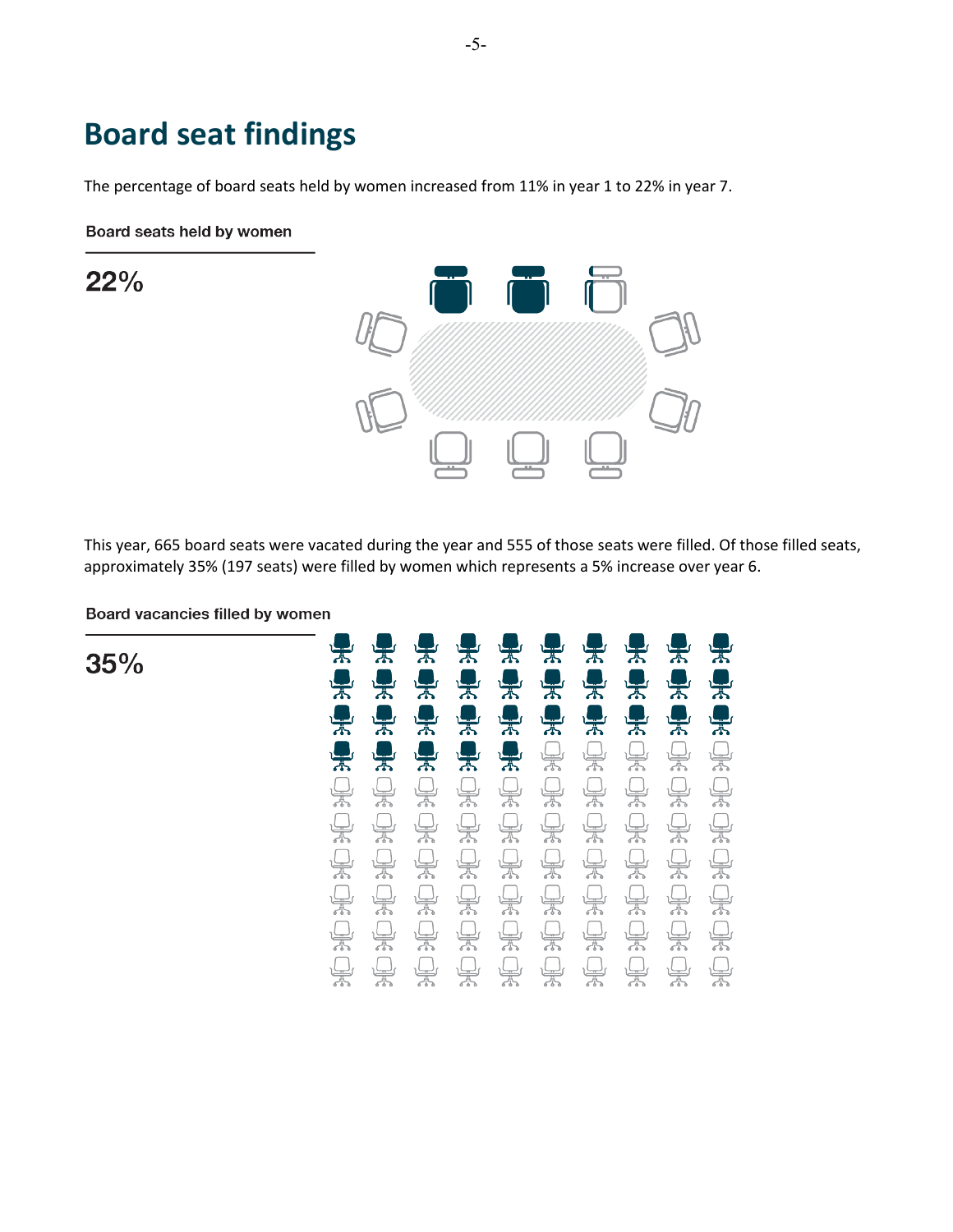## **Other notable findings**

### Variation among industries

 $\overline{a}$ 

The number of women on boards varied by industry. The manufacturing, retail and utilities industries had the highest percentage of issuers with one or more women on their boards.<sup>[7](#page-6-0)</sup> The biotechnology, technology and mining industries had the lowest percentage of issuers with one or more women on their boards.

Refer to Annex B for a year-over-year comparison of the percentage of issuers with one or more women on their boards by industry.

### Percentage of issuers with one or more women on boards



<span id="page-6-0"></span><sup>&</sup>lt;sup>7</sup> The larger Canadian banks, which are part of an industry that has generally been an early adopter of diversity initiatives, are not captured in the data sample for this review.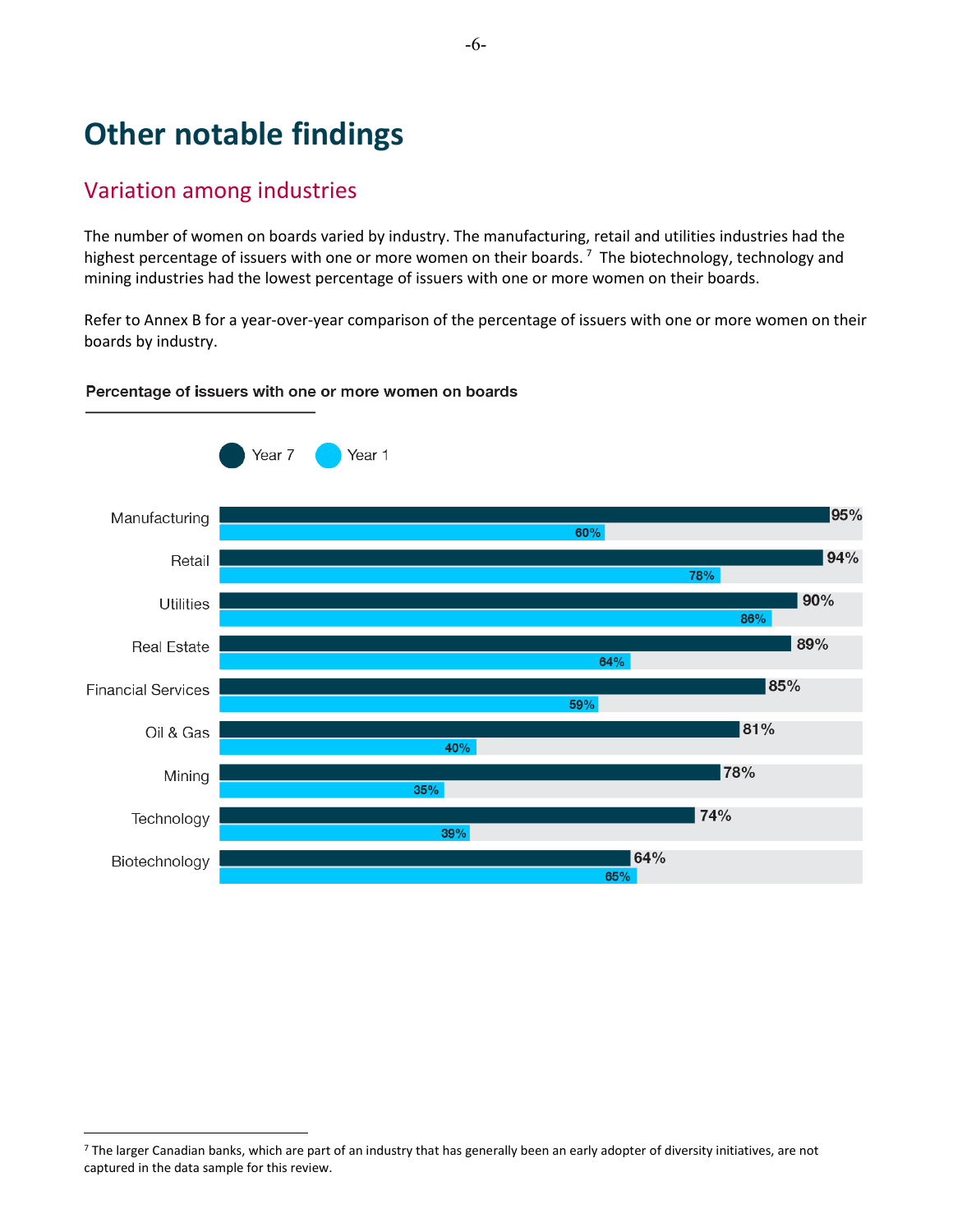The number of women in executive officer positions also varied by industry. The retail, biotechnology, real estate and utilities industries had the highest percentage of issuers with one or more women in executive officer positions. The technology, mining and oil & gas industries had the lowest percentage of issuers with one or more women in executive officer positions.

Refer to Annex C for a year-over-year comparison of the percentage of issuers with one or more women in executive officer positions by industry.



### Percentage of issuers with one or more women in executive officer positions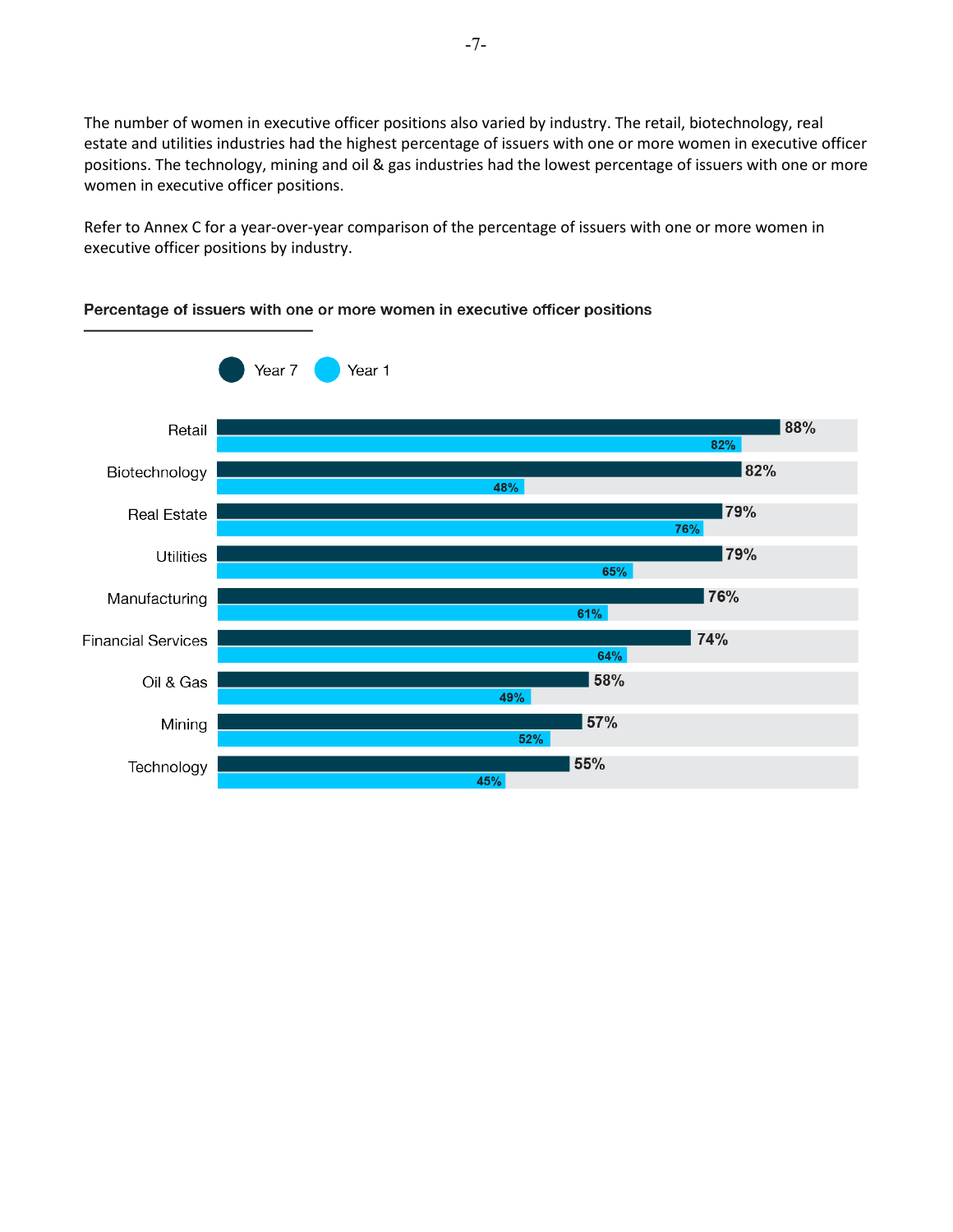### Diversity measures and board seats held by women

There was a correlation between issuers adopting certain diversity measures and the proportion of board seats held by women.

Issuers who set **targets** for the representation of women on their boards had a greater proportion of board seats held by women. Issuers that adopted board targets had an average of 28% of their board seats held by women, compared to 18% for issuers without targets. Percentage of issuers with targets Board seats held by women  $32%$ Issuers with board targets 28% Issuers without board targets 18%

Issuers that adopted a **written policy relating to the representation of women on their board** also tended to have a greater proportion of board seats held by women. Issuers that adopted a policy relating to the representation of women on their boards had an average of 25% of women on their boards, compared to 16% for issuers with no such policy.

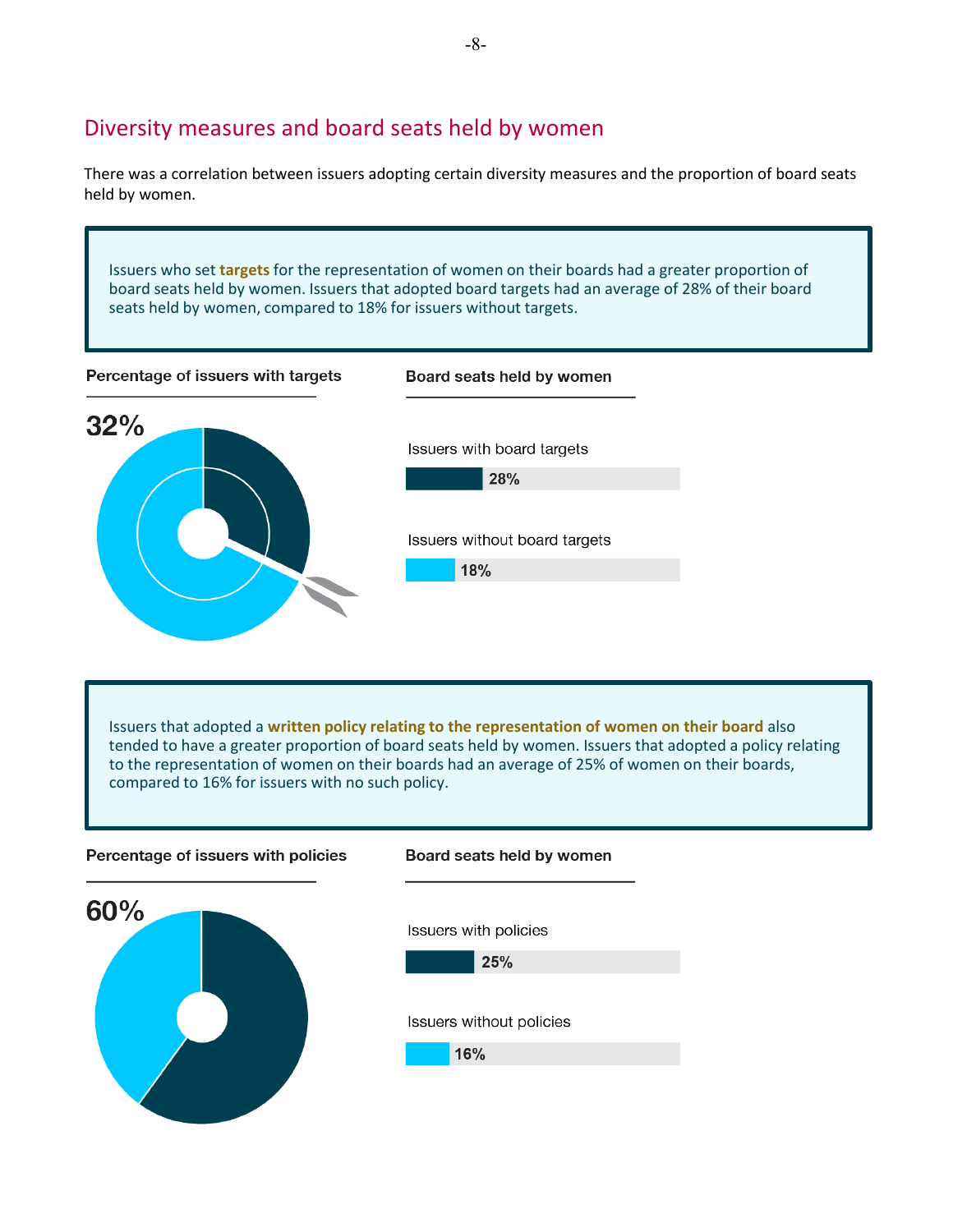## Term limits

Of the 23% of issuers we reviewed that had adopted director term limits, 41% adopted age limits alone, 29% adopted tenure limits alone, and 30% adopted both age and tenure limits.

Percentage of issuers with term limits



Issuers that adopted term limits had an average of 28% of women on their boards, compared to 19% for issuers with no term limits.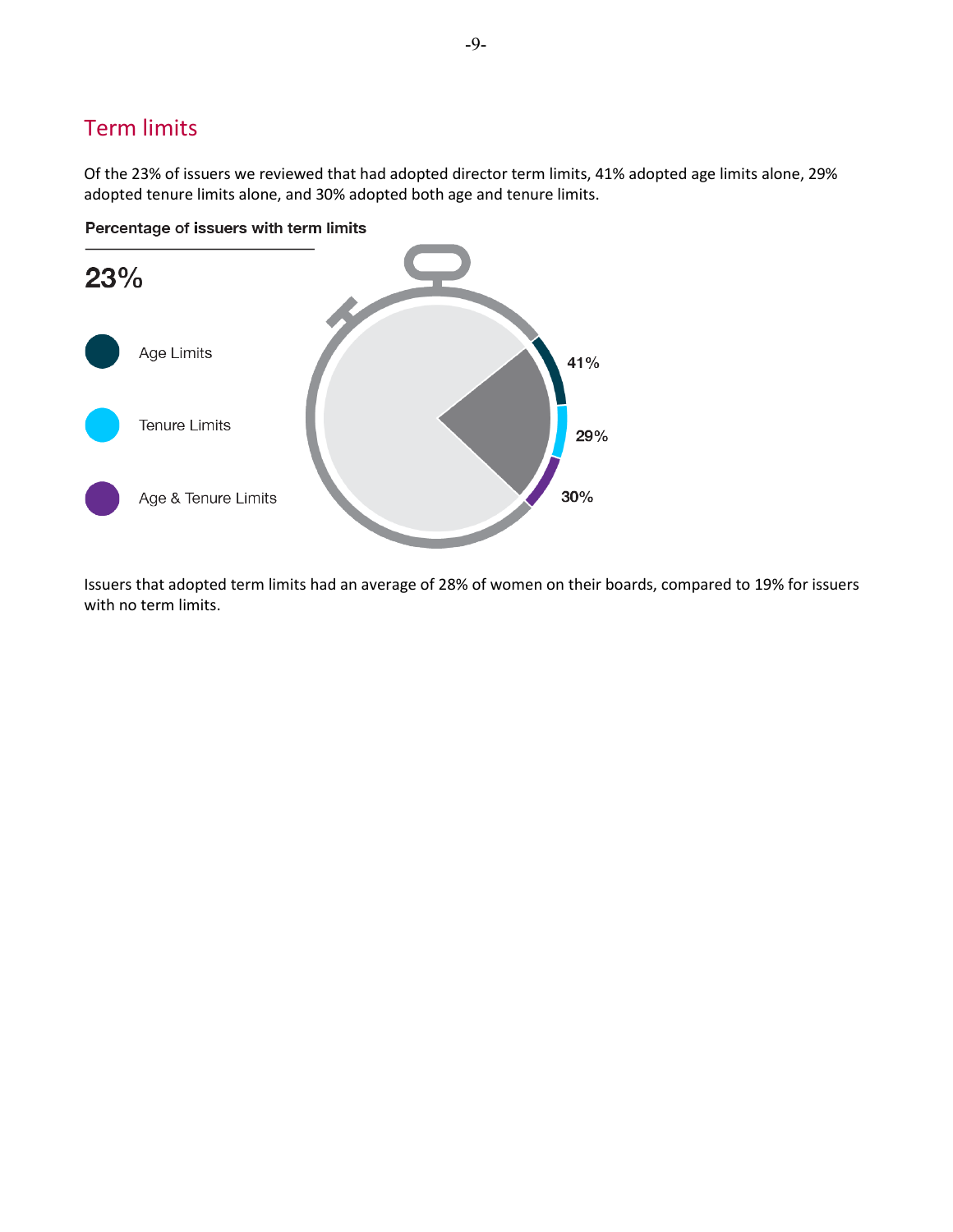## **Guidance Related to Disclosure Practices**

During our review, we noted that issuers generally provide disclosure addressing the disclosure requirements in different ways. As a result of this, the format and content of disclosure may vary from issuer to issuer. It may also be difficult to locate the relevant disclosure within an information circular and it may be difficult to interpret some of the disclosure.

In order to address this, issuers should consider presenting data related to the disclosure requirements in a common format. This would improve consistency and comparability and help investors identify and evaluate the relevant disclosure in an efficient manner.

The following is an illustrative example of a format that issuers could use in their information circulars (or other applicable disclosure documents) to provide certain data responsive to the disclosure requirements. We have inserted data (or responses) as illustrations only.

### Data regarding women on boards and in executive officer positions

Item 15 of Form 58-101F1 requires an issuer to disclose:

the number and proportion (in percentage terms) of directors on the issuer's board who are women. the number and proportion (in percentage terms) of executive officers of the issuer, including all major subsidiaries of the issuer, who are women.

This information could be presented as follows (with data included below as an illustration).

|                                         | [insert year] |       |  |  |  |  |  |
|-----------------------------------------|---------------|-------|--|--|--|--|--|
|                                         | <b>Number</b> | ℅     |  |  |  |  |  |
| Women on board of<br>directors          |               | 30%   |  |  |  |  |  |
| Women in executive<br>officer positions |               | 37.5% |  |  |  |  |  |

### Information regarding targets

Item 14 of Form 58-101F1 requires an issuer to disclose:

- whether the issuer has adopted a target regarding women on the issuer's board,
- whether the issuer has adopted a target regarding women in executive officer positions of the issuer.

A "target" means a number or percentage, or a range of numbers or percentages, adopted by the issuer of women on the issuer's board or in executive officer positions of the issuer by a specific date.

If the issuer has not adopted these targets, it must disclose why it has not done so. If the issuer has adopted a target, it must disclose:

- the target, and
- the annual and cumulative progress of the issuer in achieving the target.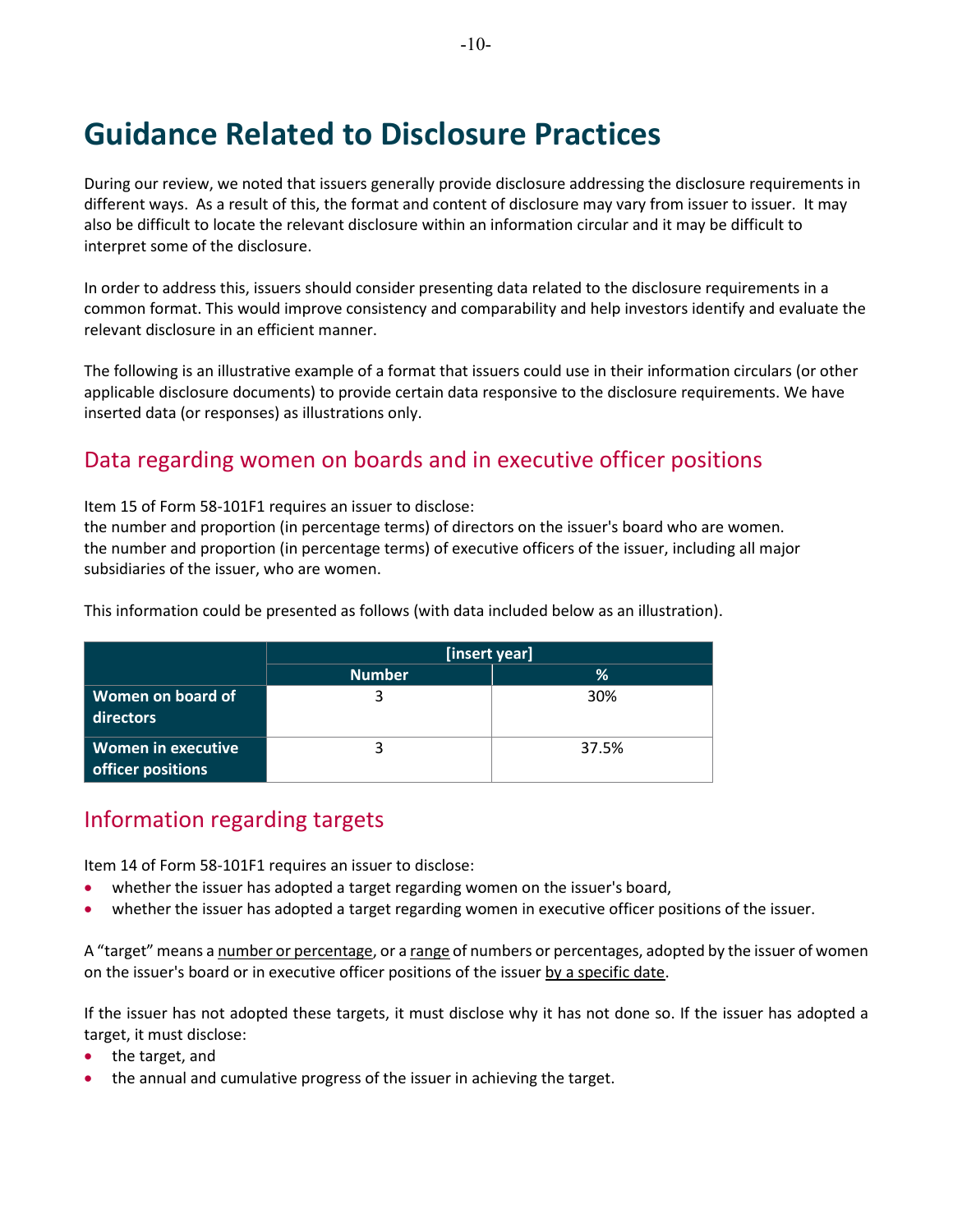|                                       | <b>Target</b> |     | <b>Specific date for</b><br>achievement of | Progress in achieving target                                                                                     |
|---------------------------------------|---------------|-----|--------------------------------------------|------------------------------------------------------------------------------------------------------------------|
|                                       | <b>Number</b> | ℅   | target                                     |                                                                                                                  |
| <b>Board of directors</b>             | N/A           | 30% | 2023                                       | The target has not yet been achieved.<br>Women represent 20% of the directors<br>as of the date of the circular. |
| <b>Executive officer</b><br>positions | N/A           | N/A | N/A                                        | N/A                                                                                                              |

This information could be presented as follows (with data and information included below as an illustration).

If the issuer has not adopted a target, it must include an explanation for why it has not done so.

### Information regarding terms limits and other mechanisms of board renewal

Item 10 of Form 58-101F1 requires an issuer to disclose whether or not the issuer has adopted term limits for the directors on its board or other mechanisms of board renewal and if so, include a description of those director term limits or other mechanisms of board renewal.

If the issuer has not adopted director term limits or other mechanisms of board renewal, disclose why it has not done so.

This information could be presented as follows (with data and information included below as an illustration).

| <b>Director Term Limits</b> |                     | <b>Other Mechanisms for Board Renewal</b>      |
|-----------------------------|---------------------|------------------------------------------------|
| Age Limit                   | <b>Tenure Limit</b> |                                                |
| No                          | Yes $-12$ years     | No other mechanisms for board renewal adopted. |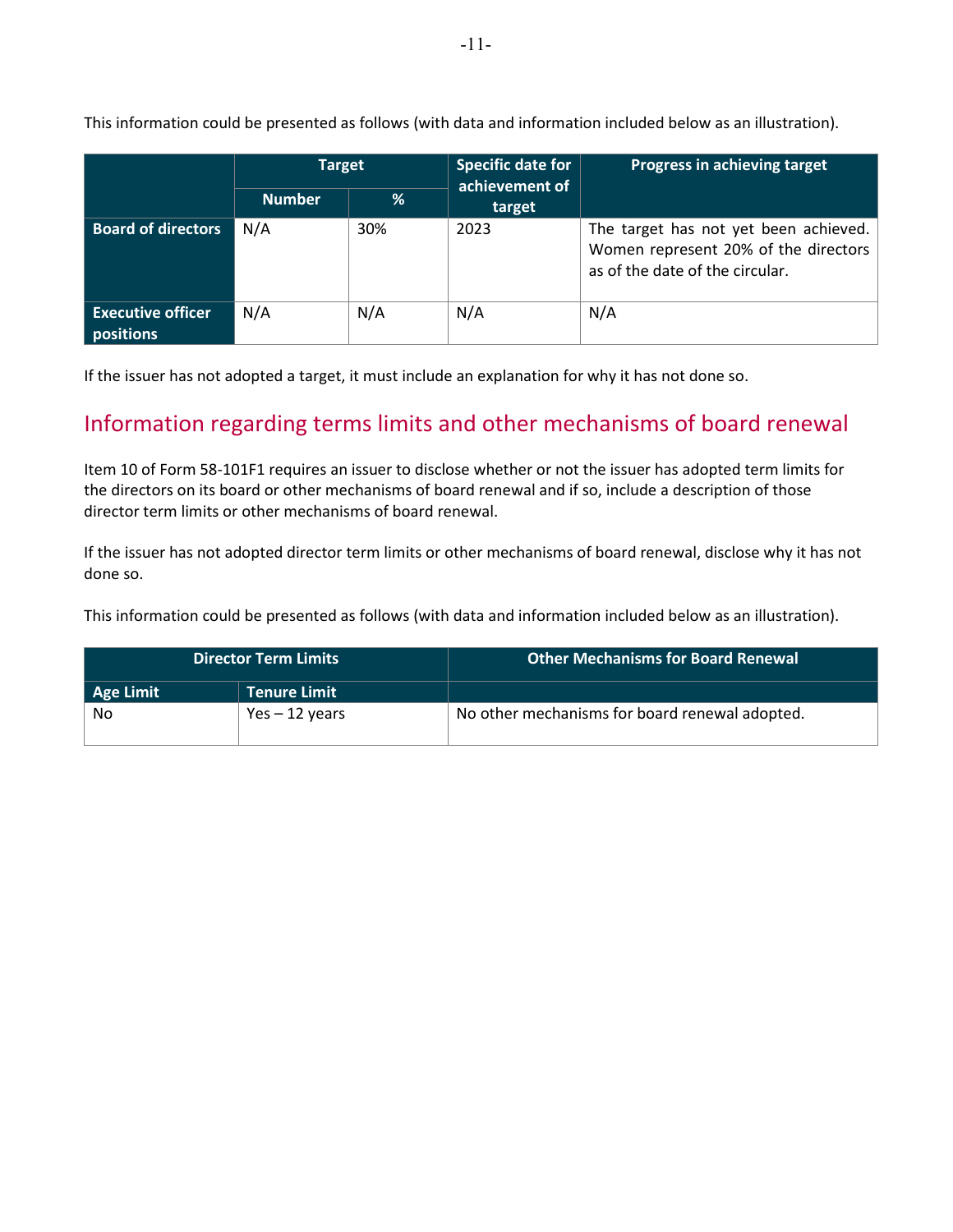## **Questions**

If you have any questions regarding this report, please contact:

### **Ontario Securities Commission**

Jo-Anne Matear ☏ 416-593-2323 **⊠**e jmatear@osc.gov.on.ca

Leslie Milroy ☏ 416-596-4272 lmilroy@osc.gov.on.ca Jonathan Blackwell ☏ 416-593-8138 **⊠**ejblackwell@osc.gov.on.ca

Aisha Suleman ☏ 416-593-2324 asuleman@osc.gov.on.ca

#### **Alberta Securities Commission**

Rebecca Moen ☏ 403-297-4846 **E**® rebecca.moen@asc.ca Jennifer Smith ☏ 403-355-3898 **⊠**ennifer.smith@asc.ca

### **Financial and Consumer Affairs Authority of Saskatchewan**

Heather Kuchuran ☏ 306-787-1009 heather.kuchuran@gov.sk.ca

### **The Manitoba Securities Commission**

Wayne Bridgeman ☏ 204-945-4905 wayne.bridgeman@gov.mb.ca

#### **Autorité des marchés financiers**

Martin Latulippe ☏ 514-395-0337, ext.4331 **⊠**e martin.latulippe@lautorite.qc.ca

### **Financial and Consumer Services Commission (New Brunswick)**

Ella-Jane Loomis ☏ 506-453-6591  $\mathbb{E}_{\theta}$  **ella-jane.loomis@fcnb.ca** 

### **Nova Scotia Securities Commission**

Valerie Tracy ☏ 902-424-5718 [valerie.tracy@novascotia.ca](mailto:valerie.tracy@novascotia.ca)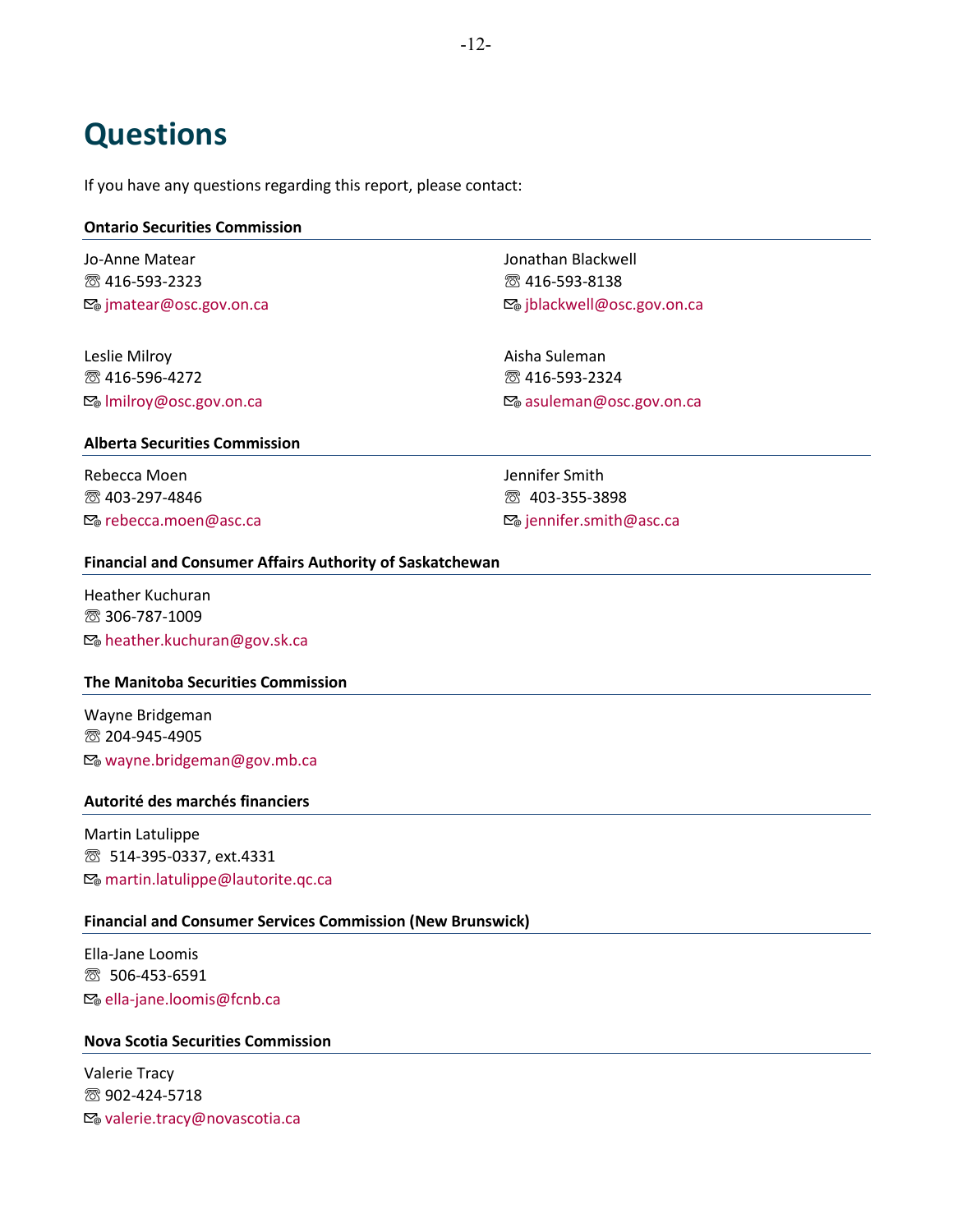## **Annex A**

#### **Market capitalization** in sample (issuer breakdown)



Industries in sample

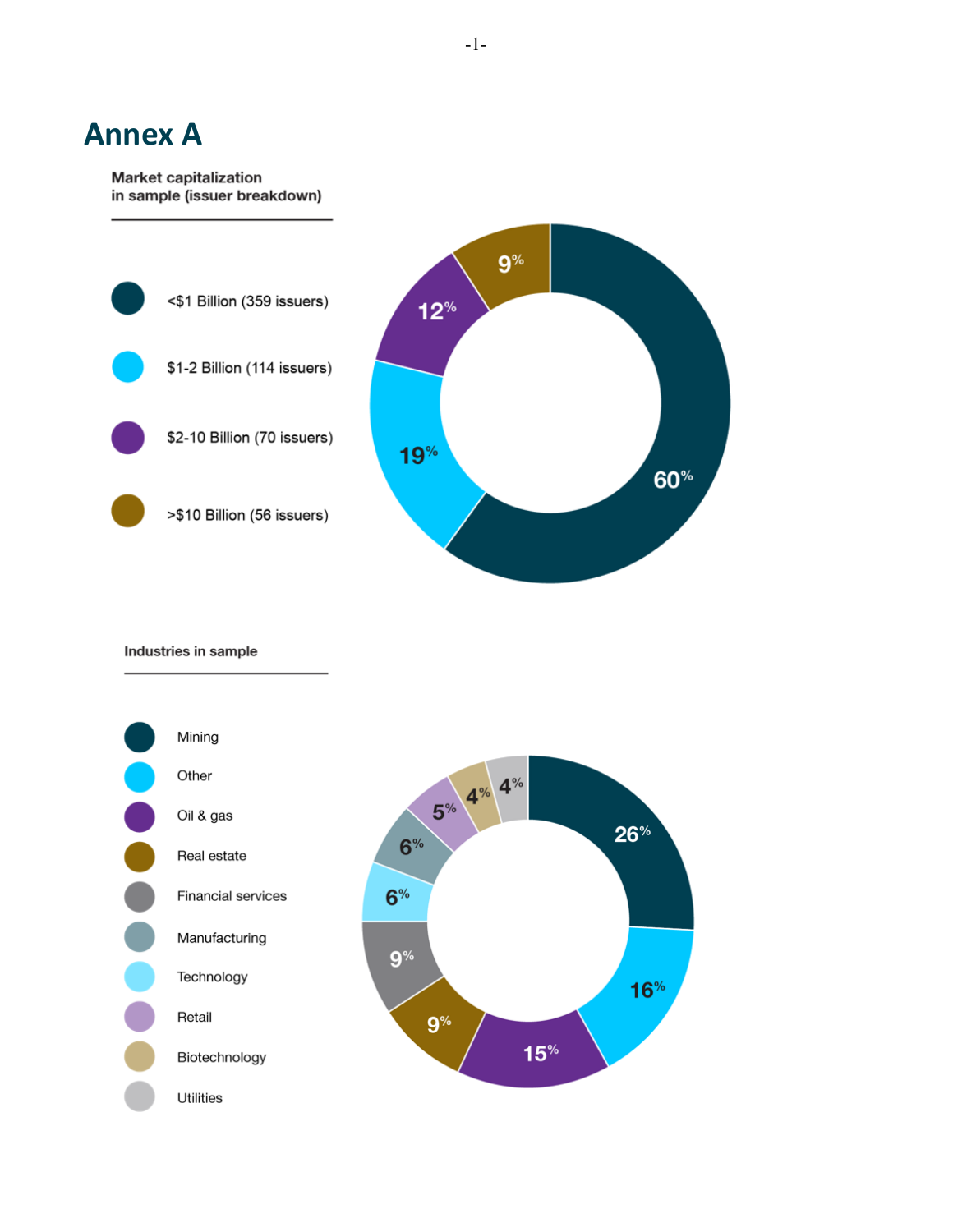## **Annex B**

The following is a year-over-year comparison of the percentage of issuers with at least one woman on their board by industry:

| Industry                  | Year 1 | Year 2 | Year 3 | Year 4 | Year 5 | Year 6 | Year 7 |
|---------------------------|--------|--------|--------|--------|--------|--------|--------|
| Biotechnology             | 65%    | 57%    | 56%    | 56%    | 67%    | 59%    | 64%    |
| <b>Financial Services</b> | 59%    | 67%    | 60%    | 61%    | 73%    | 77%    | 85%    |
| Manufacturing             | 60%    | 68%    | 84%    | 89%    | 93%    | 93%    | 95%    |
| Mining                    | 35%    | 38%    | 54%    | 59%    | 62%    | 72%    | 78%    |
| Oil & Gas                 | 40%    | 40%    | 45%    | 56%    | 70%    | 73%    | 81%    |
| <b>Real Estate</b>        | 64%    | 66%    | 59%    | 73%    | 80%    | 90%    | 89%    |
| Retail                    | 78%    | 79%    | 89%    | 84%    | 86%    | 91%    | 94%    |
| Technology                | 39%    | 52%    | 52%    | 68%    | 73%    | 84%    | 74%    |
| <b>Utilities</b>          | 86%    | 82%    | 86%    | 81%    | 85%    | 87%    | 90%    |